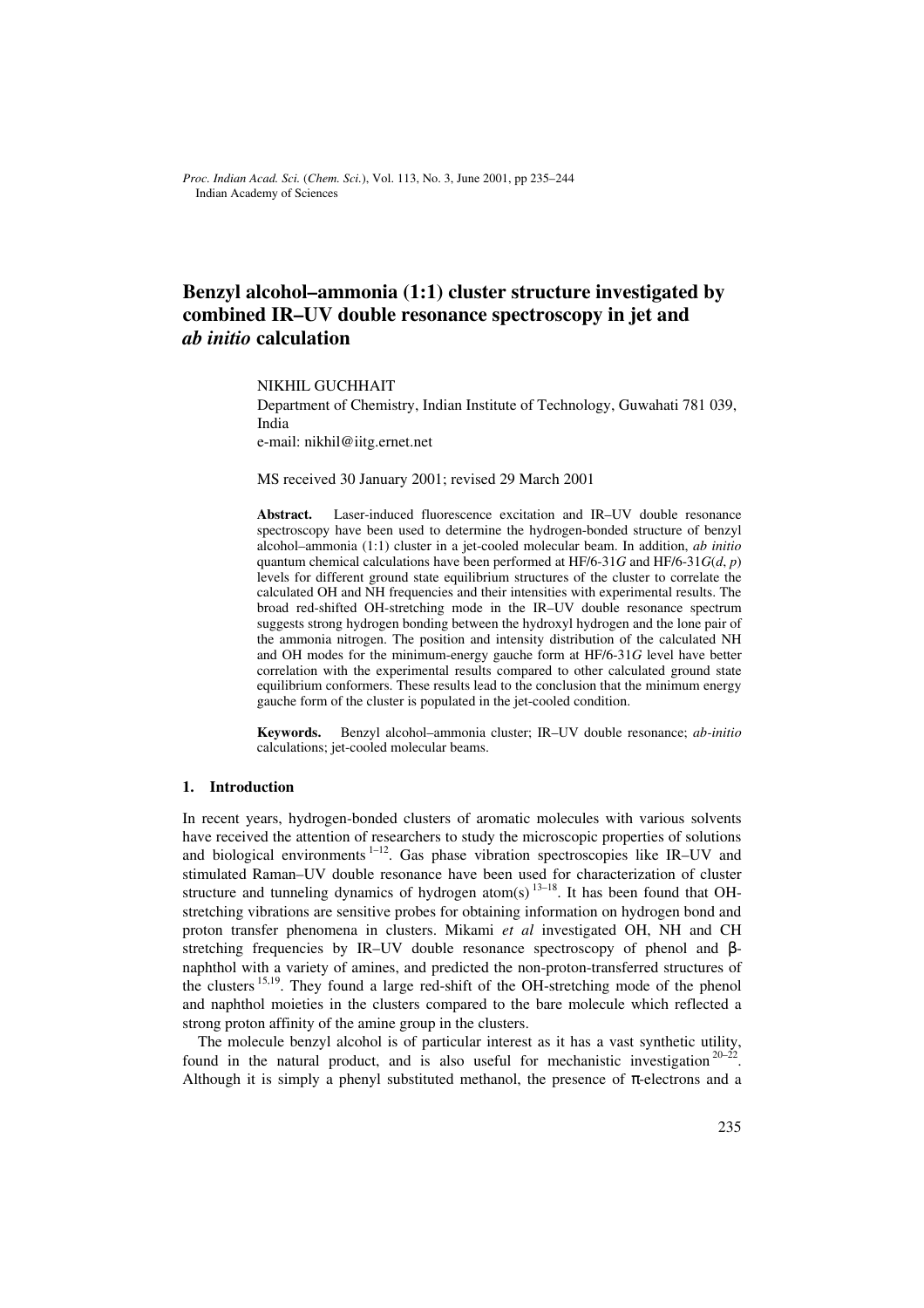flexible tetrahedral carbon centre in the side chain is the main cause for the formation of several ground state equilibrium geometries of gauche, planar and perpendicular forms. A number of experimental and theoretical works have been carried out to resolve the longterm structural ambiguity of benzyl alcohol<sup>23–25</sup>. Recently, we performed fluorescence detected infrared (FDIR) spectroscopy in jet and carried out *ab initio* calculation for benzyl alcohol and its water cluster  $26.27$ . Very recently, an independent IR–UV ion dip spectroscopy and high level *ab initio* calculation were also carried out by Simons's group<sup>28</sup>. They showed that only the gauche conformer which has a small red shifted OHstretching mode due to weak hydrogen bonding with the benzene  $\pi$ -electron is populated in the jet-cooled condition.

In this paper, the structure of benzyl alcohol–ammonia (1:1) adduct has been investigated in the jets. Laser-induced fluorescence excitation (LIF) and fluorescence detected IR (FDIR) spectroscopic methods have been used to observe the OH- and NHstretching modes. In addition, *ab initio* calculation at HF/6-31*G* and HF/6-31*G*(*d*, *p*) levels have been carried out to predict the probable ground state equilibrium structure and compare the simulated spectrum with the experimental one.

#### **2. Experimental procedures**

The experimental details of laser-induced fluorescence (LIF) excitation and IR–UV double resonance spectroscopic measurement have been described earlier <sup>12,18</sup>. Heated sample (330 K) vapour with helium carrier gas is expanded through a pulse nozzle to get the jet-cooled molecules. Stagnation pressure of He is  $\sim$  2 atm, where the typical background pressure of the vacuum chamber is  $1 \times 10^{-5}$  Torr. In the measurement of the LIF spectrum, the jet-cooled molecules are excited with a tunable UV light generated by a second harmonic of a XeCl excimer laser pumped dye laser (Lambda Physik LPX 100/FL 2002), and the total fluorescence is detected by a photomultiplier tube (Hamamatsu Photonics IP 28). The output signal is processed by a boxcar integrator (PAR 4420), and finally stored in a personal computer.

For fluorescence-detected infrared (FDIR) spectroscopy, the ground state population of a particular species in the jet is monitored by the fluorescence intensity excited by an UV light through the  $S_1$  state. The IR pulse is introduced  $\sim$  50 ns prior to the UV pulse. When the IR frequency is resonant to the vibrational transition, the ground state population is reduced, resulting in a depletion of the fluorescence signal. Thus, the fluorescence-dip spectrum, or the so-called fluorescence detected IR spectrum (FDIR), is obtained. The second harmonic of a Nd:YAG laser (Quanta Ray GCR 230) and the output of the dye laser (continuum ND-6000) pumped by the same ND-YAG laser, are used to generate tunable IR light with a LiNbO<sub>3</sub> crystal by difference frequency mixing method. The tunable IR output is passed through a  $CaF<sub>2</sub>$  Brewster-angle window and dichroic mirrors to eliminate the visible light. Both the UV and IR beams are introduced into the vacuum chamber in a counter-propagating fashion and coaxially focused by lenses  $(f = 250 \text{ mm})$ for IR and  $f = 500$  for UV) on the supersonic jet. The fluorescence is detected by a photomultiplier and the photocurrent is processed by the boxcar integrator, and finally accumulated by a computer.

Benzyl alcohol was purchased from Aldrich Chemical Co. and was used without further purification. Ammonia ( $\sim 1\%$  of total pressure) was mixed with the helium carrier gas in a separate chamber and the mixture was expanded with the heated sample to make benzyl alcohol ammonia clusters.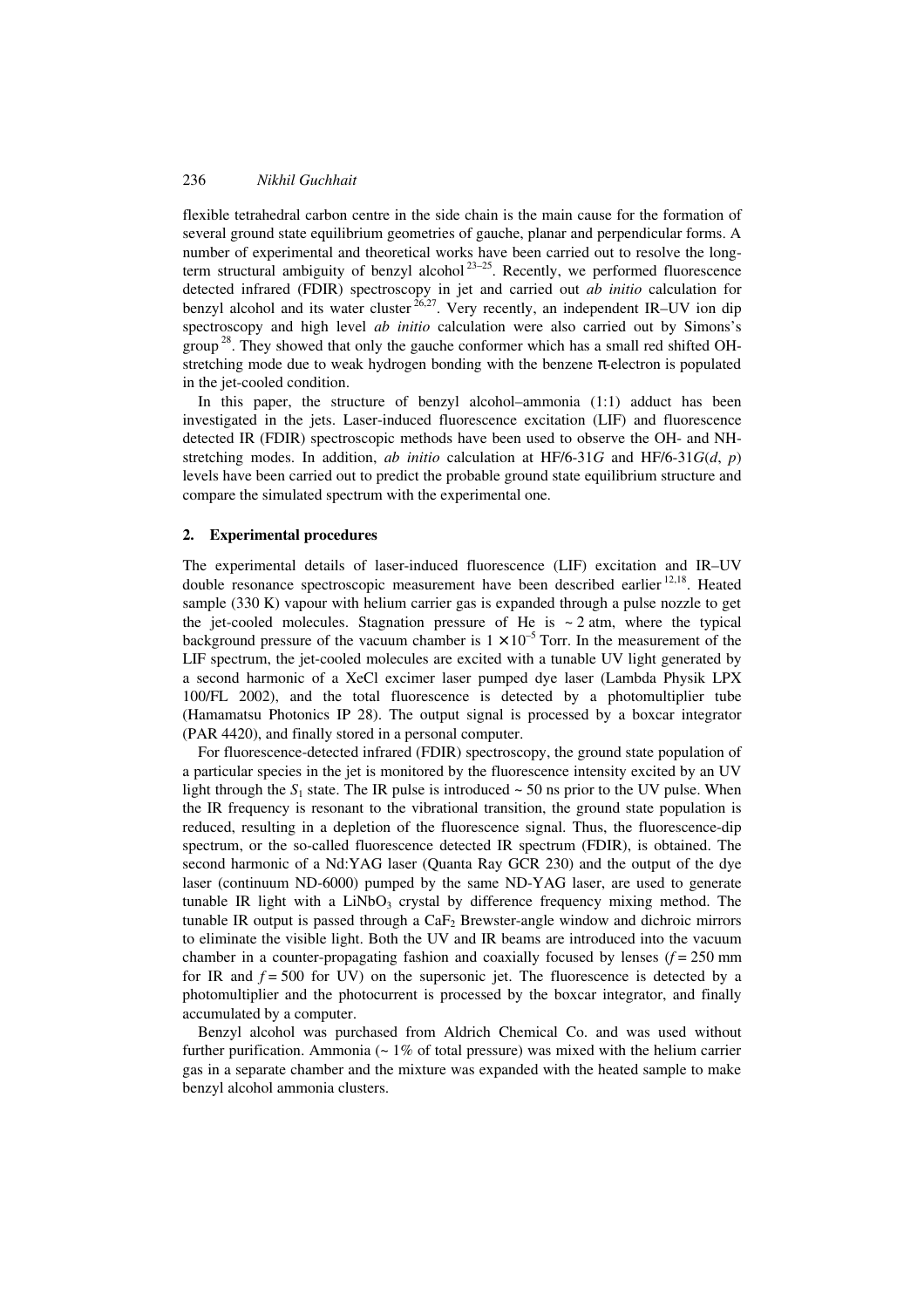*Ab initio* quantum chemical calculations for obtaining different equilibrium structures of benzyl alcohol-ammonia cluster were carried out using the Gaussian 94 program at the HF/6-31*G* and HF/6-31*G* (*d*, *p*) levels<sup>29</sup>. Calculated parameters are presented in §4 in tabulated form. Simulated spectra for OH- and NH-stretching frequencies and intensities are compared with the experimental spectrum.

### **3. Results and discussions**

The LIF spectrum of benzyl alcohol is shown in figure 1a. Our LIF spectrum is more or less similar to that of the spectrum reported by Bernstein *et al*  $^{25}$ . A new band is observed at  $-46$  cm<sup>-1</sup> with respect to the strongest band at 37527 cm<sup>-1</sup>. This new band is also observed by Simons's group<sup>28</sup>. The calculated  $(HF/6-31G)$  low energy conformers of benzyl alcohol are shown in figure 2. In the minimum energy gauche form (conformer I), the hydrogen of OH group is directed towards the benzene π-electrons and has the ability to form weak π-electron hydrogen bonds. Conformer II is a relatively high energy conformer. In this conformer, the hydrogen of OH is in the plane of the ring and thus there is no possibility of hydrogen bonding. In our IR–UV double resonance spectroscopic study, the dominant band (i.e.  $37527 \text{ cm}^{-1}$  in the LIF spectrum) shows OHstretching frequency at  $3650 \text{ cm}^{-1}$ . Simons *et al* assigned this band to the gauche conformer having slightly red-shifted OH frequency owing to the  $\pi$ -hydrogen bond<sup>28</sup>. It



**Figure 1.** Laser-induced fluorescence (LIF) excitation spectra of jet-cooled benzyl alcohol and its ammonia cluster in the band origin region for the  $S_1-S_0$  transition. (**a**) Benzyl alcohol, (**b**) cluster with ammonia. The bands marked by asterisk in (a) are the vibronic bands belonging to one conformer. Bands marked by arrows are due to water clusters<sup>27</sup>.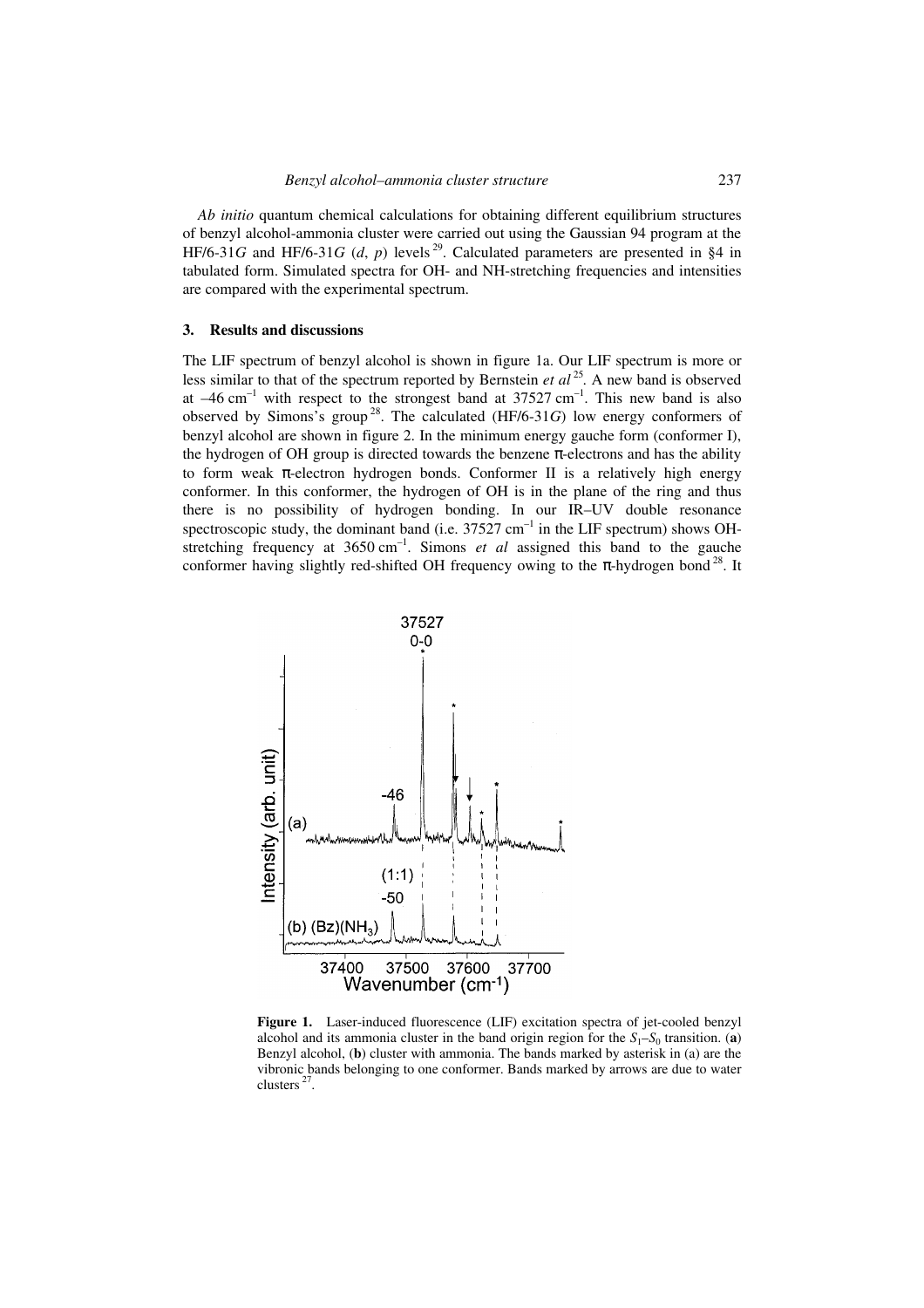



**Figure 2.** *Ab initio* (HF/6-31*G*) calculated equilibrium structures of benzyl alcohol with their relative energies. Conformer I: minimum energy gauche structure; conformer II: planar structure.

was also seen that all the bands on the blue side, marked by asterisks in figure 1a, have the same OH-stretching frequency of  $3650 \text{ cm}^{-1.26}$ . This clearly indicates that all these bands arise from the same conformer and that all blue-side bands are nothing but the lowfrequency torsional mode of the hydroxy alkyl group as was interpreted by Bernstein *et*   $al^{25}$ . In our measurement, the much weaker band in the excitation spectrum at  $-46 \text{ cm}^{-1}$ shows red-shifted OH-stretching frequency at  $3585 \text{ cm}^{-1}$ . However, Simons's group observed resonance two-photon ionization (R2PI) and confirmed that  $-46$  cm<sup>-1</sup> band is due to the benzyl alcohol dimmer<sup>28</sup>. In their study,  $-46 \text{ cm}^{-1}$  band appears both in the dimer and monomer mass channel. They also found two OH-stretching frequency of 3515 and 3584 cm<sup>-1</sup> in the IR–UV dip spectrum for the  $-46$  cm<sup>-1</sup> band. This firmly supports their assignment of  $-46$  cm<sup>-1</sup> band being due to dimer. By high level *ab initio* calculations, they showed that two gauche forms of monomer make  $\sigma$ - and  $\pi$ -type hydrogen bond to form the dimer.

The LIF spectrum of benzyl alcohol–ammonia (1:1) cluster is shown in figure 1b, where the origin band for the cluster appears at  $-50 \text{ cm}^{-1}$  with respect to the 0–0 band  $(37527 \text{ cm}^{-1})$  of the bare benzyl alcohol molecule. Earlier, Bernstein's group investigated ion fragmentation chemistry of benzyl alcohol ammonia clusters by mass-resolved excitation study in jet  $30$ . Our observed 0–0 band of the (1:1) cluster has good agreement with their reported spectrum. For the measurement of FDIR spectrum of the cluster, the UV light was fixed at  $-50 \text{ cm}^{-1}$  band and the IR light was scanned. Figure 3a shows the FDIR spectrum of benzyl alcohol–ammonia (1:1) cluster where an intense band and two weak bands are observed at 3406, 3432 and 3441  $cm^{-1}$  respectively. The observed IR frequency and intensity are presented in table 1. Since OH-stretching vibrations are known to be generally intense in the IR spectra, the broad and intense band at  $3406 \text{ cm}^{-1}$ can be assigned to the OH-stretching vibrations, which exhibit a substantial red-shift of  $244 \text{ cm}^{-1}$  from the OH-stretching mode of bare benzyl alcohol  $^{26}$ . Such a large red-shift indicates strong hydrogen bonding between the alcoholic OH and the nitrogen lone pair.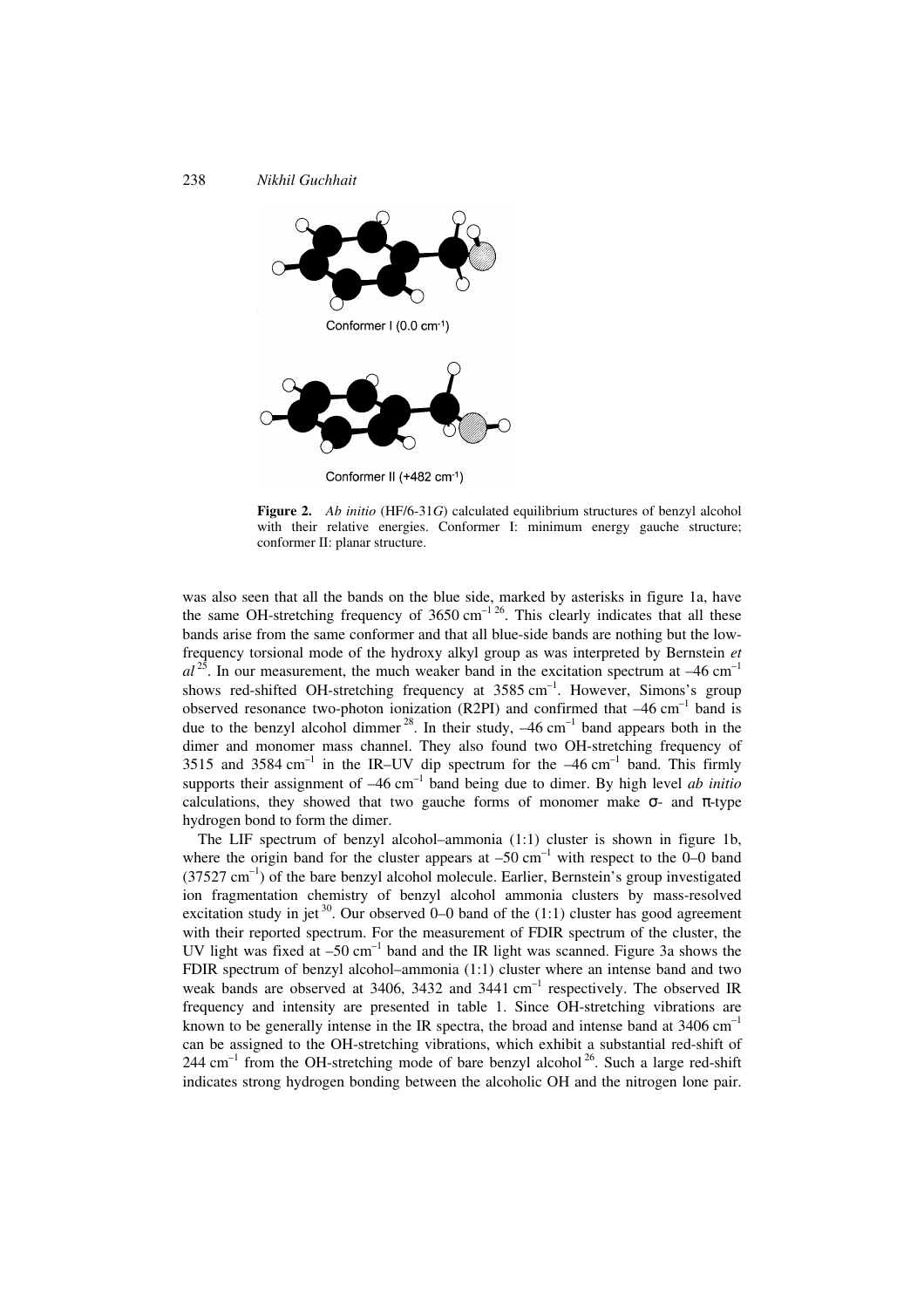

**Figure 3.** (**a**) The observed FDIR spectrum of the OH- and NH-stretching bands of benzyl alcohol–ammonia cluster (1:1). Calculated spectra (stick diagram) of four conformers at the HF/6-31*G* level. (**b**) Conformer I; (**c**) conformer II; (**d**) conformer III; and (**e**) conformer IV. The height of the bar represents the integrated absorption intensity.

The red-shift of the OH mode in phenol ammonia and β-naphthol ammonia (1:1) clusters is about 363 and  $\sim 400 \text{ cm}^{-1}$  respectively <sup>15,19</sup>. However, in benzyl alcohol this red-shift is comparatively small in comparison with the phenol ammonia or β-naphthol ammonia clusters, which means that the hydrogen bond strength is weaker compared to the phenol or β-naphthol ammonia system. This is presumably due to weak acidic property of benzyl alcohol compared to phenol or β-naphthol. Although all the normal modes of ammonia are IR active, but the IR intensity of asymmetric modes is higher than the symmetric mode. It is also evident that symmetric mode at the ammonia site is weaker in the IR transition upon cluster formation in phenol- $(NH_3)_{1,2}$  clusters  $^{19,31}$ . Therefore, two other weak bands at 3432 and 3441 cm<sup>-1</sup> can be assigned to the  $v_3$  (asymmetric) modes of the ammonia site. The absence of  $v_1$  (symmetric) mode in our spectrum may be due its very weak intensity. Our calculations show that the intensity of  $v_1$  mode is stronger than  $v_3$ modes at HF/6-31*G* level but weaker at HF/6-31*G(d, p)* level. This indicates that at high level calculations may provide a better agreement of intensity distribution than the low level calculation for the cluster. The  $3432$  and  $3441$  cm<sup>-1</sup> bands exhibit a frequency shift of 5 and 12 cm<sup>-1</sup> compared to the NH modes of free ammonia<sup>15</sup>. The  $v_3$  mode is degenerate in pure ammonia. The splitting of NH modes in the clusters indicates that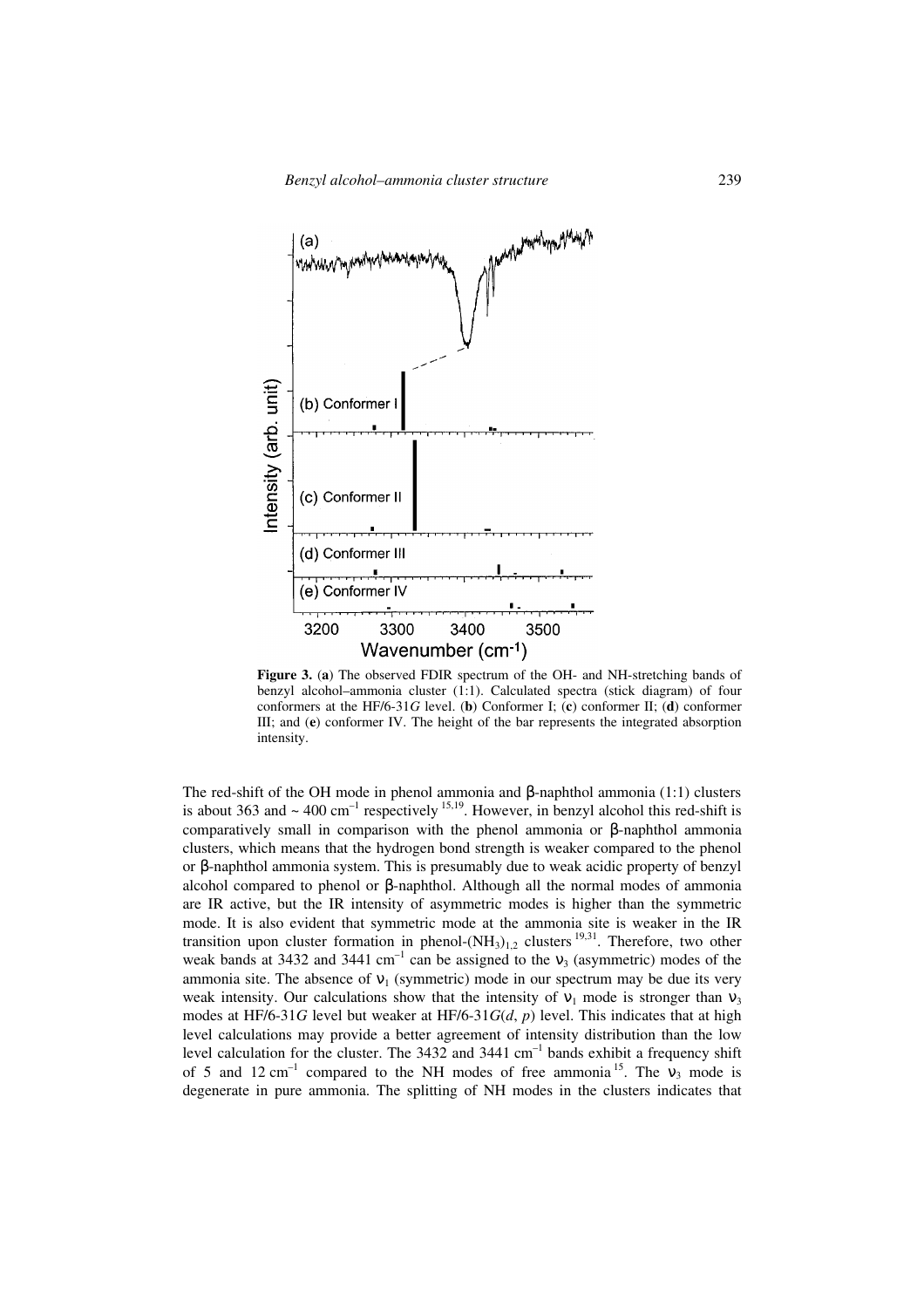|              | Observed data            |           |                                                  | Calculated data                                       |                                                                         |
|--------------|--------------------------|-----------|--------------------------------------------------|-------------------------------------------------------|-------------------------------------------------------------------------|
| Cluster size | Frequency<br>$(cm^{-1})$ | Intensity | Assignment                                       | Frequency<br>$\left(\text{cm}^{-1}\right)^{\text{a}}$ | Assignment                                                              |
| $n=0$        | 3650                     | S         | $v^{OH}$                                         | $3529(40)$ ,<br>$3556(29)^b$                          | $v^{OH}$                                                                |
| $n=1$        | 3441<br>3432             | W<br>M    | $v_3^{\text{NH}}$<br>$v_3^{\circ}{}^{\text{NH}}$ | 3441(18)<br>$3437(21)$ ,                              | ${\rm v_3}_{\rm NH}^{\rm NH}$ ${\rm v_3}^{\rm NH}$<br>$v_1^{\text{NH}}$ |
|              | 3406                     | VS        | $v^{OH}$                                         | 3278(38)<br>3317(480)                                 | $v^{OH}$                                                                |

Table 1. Observed vibrational modes and *ab initio* calculated frequencies at HF/6-31*G* level for benzyl alcohol and its (1:1) ammonia cluster.

<sup>a</sup>Calculated OH and NH frequencies are multiplied by a factor of 0⋅8795 for benzyl alcohol and its ammonia 1:1 cluster (conformer I of figure 4). IR intensities (km/Mol) are shown in parentheses. All values are rounded off to the nearest number

 $b$ Calculated frequency and IR intensity of gauche (conformer I) and planar forms (conformer II) respectively <sup>26</sup>.

three ammonium hydrogens are not equivalent in the cluster. Weak NH bands with a lifting of degeneracy of  $v_3$  mode implies the reduction of  $C_3$  symmetry in the cluster. A weak perturbation by  $\pi$ -bond may be the cause for this type of behaviour.

Figure 4 shows four possible low energy equilibrium conformers of benzyl alcohol– ammonia (1:1) cluster obtained by *ab initio* calculations at the HF/6-31*G* or HF/6-31*G*(*d*, *p*) level. In the present case the level of calculation is not high enough but the trend in relative stability of the conformers at both levels is the same. In the minimum energy conformer I, the alcoholic hydrogen forms a hydrogen bond with the lone pair of nitrogen, and ammonia is placed in such a way that one of the hydrogens is directed towards the benzene ring, and this probably forms a weak  $\pi$ -type hydrogen bond. In this conformer, the three hydrogens of ammonia are not equivalent. The second lower energy conformer II is a planar one and has no chance of forming a  $\pi$ -type hydrogen bond, and the binding nature is similar to that of phenol or  $\beta$ -naphthol ammonia clusters. In this conformer the three hydrogens are more or less equivalent. In two other higher energy conformers (III and IV), ammonia acts as a proton donor, where the hydrogen of the OH group is not involved in hydrogen bonding with the lone pair of the nitrogen.

The calculated OH and NH frequencies and their intensities at both HF/6-31*G* and HF/6-31*G*(*d*, *p*) levels for all the conformers are shown in table 2. To correlate the calculated frequencies with the experimental results, the calculated frequencies are multiplied by a factor of 0⋅8795 and 0⋅8610 for HF/6-31*G* and HF/6-31*G*(*d*, *p*) levels respectively. It might be possible to improve the multiplication factor and relative intensity using high level calculations such as the DFT method. The calculated OH mode is at lower frequency than those of NH modes with the HF/6-31*G* basis set. It is expected that the nature of the hydrogen-bonded OH mode should be predicted more successfully with lager basis set  $(HF/6-31G(d, p))$  than the HF/6-31*G* basis set calculation. But the OH-stretching mode is at much higher frequency than those of the NH modes with HF/6- 31*G*(*d*, *p*) calculation (table 2). Very similar results were found in case of phenol ammonia and β-naphthol ammonia clusters 15,19. Such a basis set dependence of calculated vibrational frequencies has been reported by Schutz *et al* <sup>32</sup> for the phenol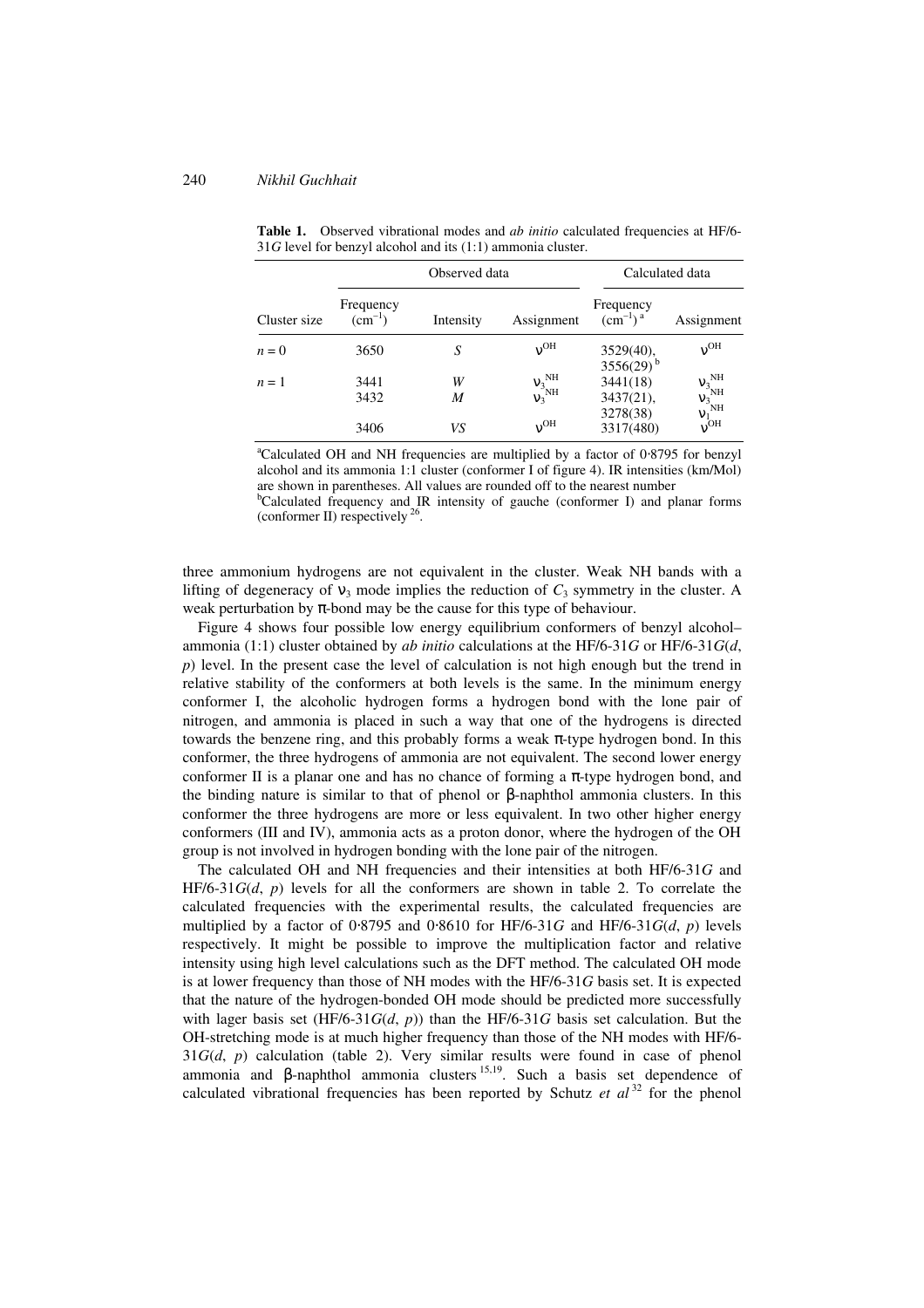

**Figure 4.** Energy optimized structures for benzyl alcohol–ammonia (1:1) cluster at the HF/6-31*G* level. Conformer I: minimum energy gauche type ring structure; conformer II: planar type conformer; conformer III: higher energy gauche type conformer; and conformer IV: higher energy planar type conformer. Possible hydrogen bonding is shown by broken lines.

water cluster. Accidental agreement between the observed IR spectrum with the calculated results at HF/6-31*G* level is observed. The simulated spectra at HF/6-31*G* level for conformers I to IV are shown in figures 3b to 3e respectively. The possibility of observing conformers III and IV can be easily eliminated as follows; (i) their bands appear on the higher frequency side; (ii) their intensity distributions are totally different from that of the observed FDIR spectrum; (iii) these are comparatively higher energy conformers and we can expect that these will not be populated in our jet-cooled condition; (iv) since ammonia behaves as a proton donor the OH frequency will not be red-shifted. For conformers I and II, the simulated spectra are similar to each other and correspond well to the observed spectrum. Their energy difference is also not large enough. However, it is seen that the gauche conformer I is the minimum energy form at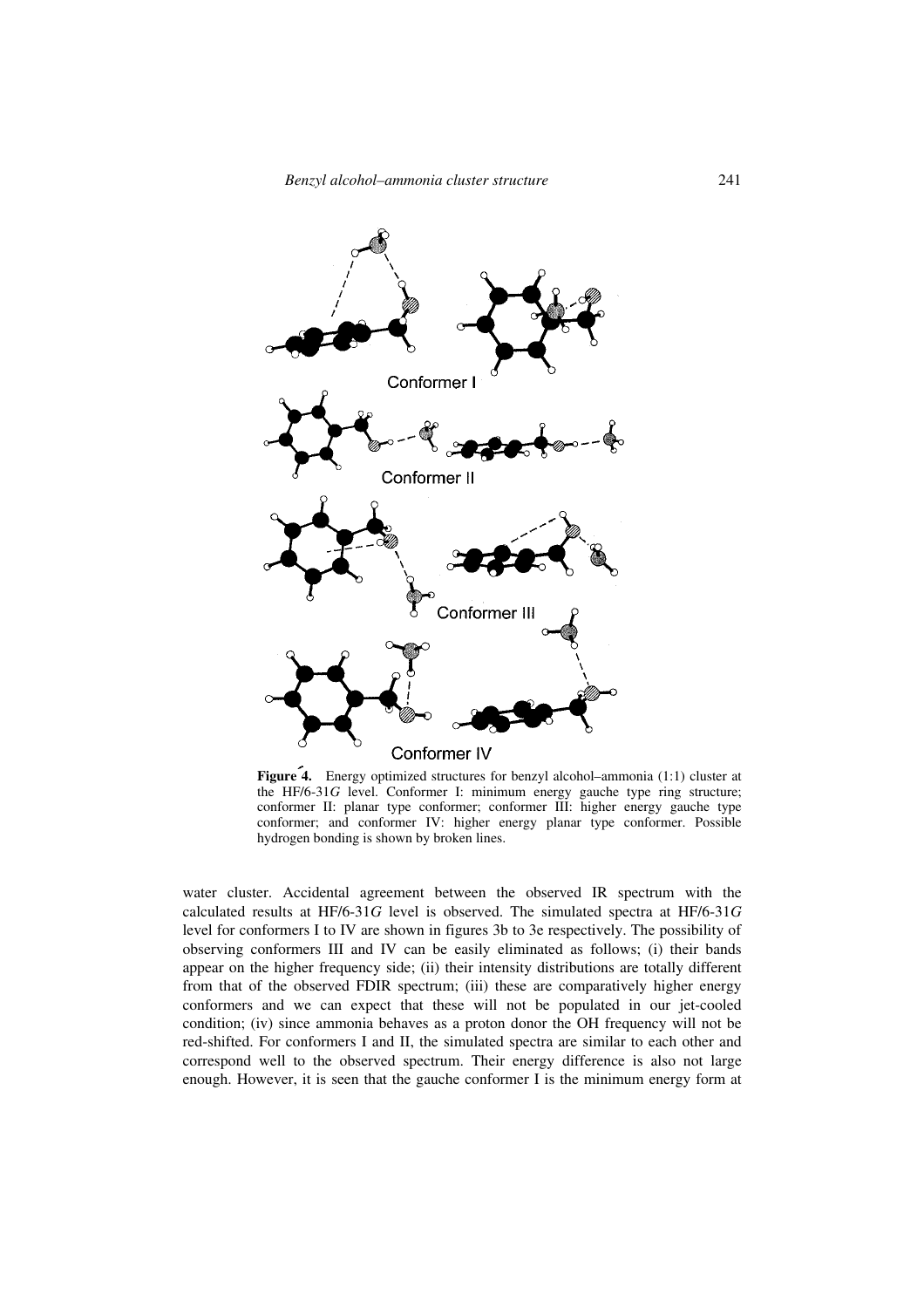| Structure                                   | $HF/6-31G$                                                           | Assignment <sup>c</sup>                                                                                                                   | $HF/6-31G(d, p)$                                                         | Assignment <sup>c</sup>                                                                         |
|---------------------------------------------|----------------------------------------------------------------------|-------------------------------------------------------------------------------------------------------------------------------------------|--------------------------------------------------------------------------|-------------------------------------------------------------------------------------------------|
| Conformer I                                 |                                                                      |                                                                                                                                           |                                                                          |                                                                                                 |
| $\Delta E$ (cm <sup>-1</sup> ) <sup>d</sup> | $\mathbf{0}$<br>$3441^e (18)^f$<br>3437(21)<br>3317(480)<br>3278(38) | ${\rm\bf V_3}^{\rm NH}$<br>$v_3^{\text{NH}}$<br>$v_{\text{OH}}$<br>$v_1^{\text{NH}}$                                                      | $\Omega$<br>$3441^{\circ}(437)^{\circ}$<br>3309(7)<br>3308(8)<br>3190(2) | $v^{OH}$<br>${\rm v_3}^{\rm NH}$<br>$\mathsf{V}_3^\mathrm{NH}$<br>$\mathbf{v_1}^{\rm NH}$       |
| Conformer II                                |                                                                      |                                                                                                                                           |                                                                          |                                                                                                 |
| $\Delta E$ (cm <sup>-1</sup> ) <sup>d</sup> | $+422$<br>3434(18)<br>3431(20)<br>3333(750)<br>3275(36)              | $\begin{array}{l} \mathsf{V}_{3}^{\text{NH}} \\ \mathsf{V}_{3}^{\text{NH}} \\ \mathsf{V}^{\text{OH}} \\ \end{array}$<br>$v_1^{\text{NH}}$ | $+515$<br>3459(683)<br>3308(7)<br>3306(8)<br>3190(6)                     | $v^{OH}$<br>$v_3^{\text{NH}}$<br>$\tilde{\nu_3^{\text{NH}}}$<br>${\rm v_1}^{\rm NH}$            |
| Conformer III                               |                                                                      |                                                                                                                                           |                                                                          |                                                                                                 |
| $\Delta E~(\text{cm}^{-1})^{\text{d}}$      | $+1332$<br>3532(32)<br>3469(7)<br>3447(78)<br>3280(41)               | ${\mathsf v}_3^{\,\,\rm NH}$<br>$v_3^{\text{NH}}$<br>$v_{\text{OH}}^{\text{OH}}$<br>$v_3^{\text{NH}}$                                     | $+1334$<br>3593(46)<br>3303(0.5)<br>3300(31)<br>3182(17)                 | $v^{OH}$<br>$V_3$ <sub>NH</sub><br>$V_3$ <sub>NH</sub><br>${\rm\bf v}_1^{\,\,\rm NH}$           |
| Conformer IV                                |                                                                      |                                                                                                                                           |                                                                          |                                                                                                 |
| $\Delta E$ (cm <sup>-1</sup> ) <sup>d</sup> | $+2106$<br>3546(40)<br>3473(7)<br>3463(46)<br>3296(14)               | ${\rm v_3}^{\rm NH}$<br>$v_3^{\text{NH}}$<br>$v_{\text{OH}}^{\text{OH}}$<br>$v_1^{\text{NH}}$                                             | $+1942$<br>3605(62)<br>3304(12)<br>3302(3)<br>3186(8)                    | $v^{OH}$<br>$V_3$ <sub>NH</sub><br>$V_3$ <sub>NH</sub><br>$\mathbf{v}_1^{^{\top}\!\mathrm{NH}}$ |

**Table 2.** Calculated energies, IR frequencies and intensities at the HF/6-31*G* and HF/6-31*G*(*d*, *p*) levels of benzyl alcohol-ammonia (1:1) cluster <sup>a,b</sup>.

 $^{\circ}$ All values are given in cm<sup>-1</sup> and rounded off up to the nearest whole number. <sup>b</sup>Calculated frequencies are multiplied by factors of 0⋅8795 and 0⋅8610 for HF/6-31*G* and HF/6-31 $G(d, p)$  levels respectively. Numbers in parentheses are calculated IR

intensities

<sup>c</sup>Assignments of calculated normal modes <sup>d</sup>Relative energy with respect to conformer I

e Frequencies in cm–1 <sup>f</sup>IR intensity in km/Mol.

both levels of calculation. The  $\sigma$ - and  $\pi$ -type hydrogen bonds of conformer I may provide extra stabilization compared to the planar conformer II which has only σ-type hydrogen bonds. Second, it was seen earlier  $26-28$  that only the low energy gauche form of bare benzyl alcohol, its dimer and hydrogen-bonded water clusters are populated in the jet. Thus we can expect that, during the process of jet cooling, all higher energy conformers try to freeze to the minimum energy gauche form. The minimum energy gauche form of the ammonia cluster (conformer I) may therefore be attributed to the observed cluster in jet. Third, it is seen that the structure of phenol ammonia (1:1) cluster is similar to that of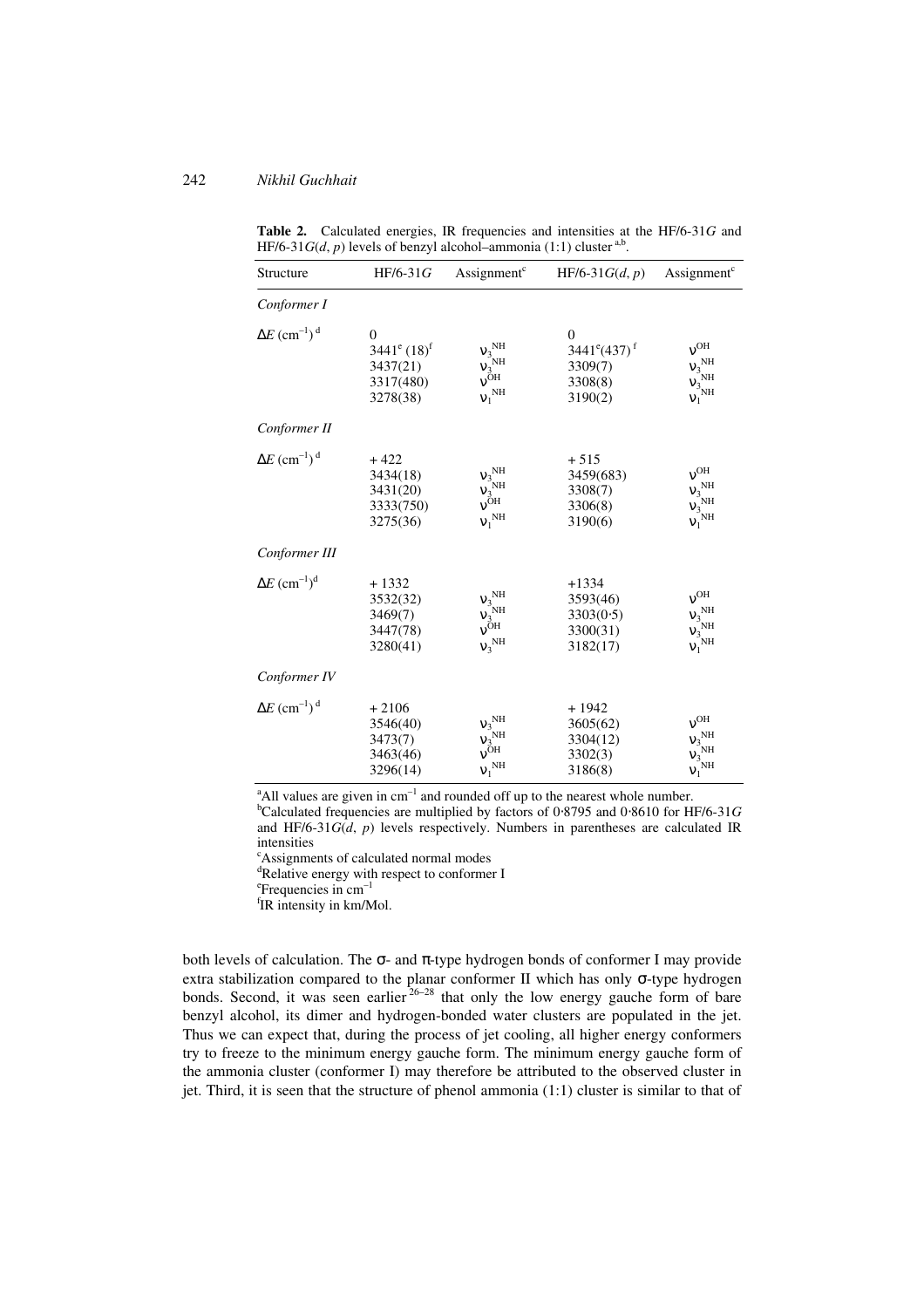conformer II of the benzyl alcohol–ammonia  $(1:1)$  cluster  $1:5$ . If the FDIR spectrum corresponds to Conformer II, we should expect similar spectra as was observed in the case of the phenol ammonia (1:1) cluster where only one weak NH band was observed. But here, the FDIR spectrum is of different from that of phenol ammonia (1:1) clusters. The shifting of degeneracy of  $v_3$  modes in the cluster provides clear evidence for the existence of a gauche-form cluster. Based on all these points we can say that the spectrum of benzyl alcohol ammonia (1:1) cluster in the jet is due to the minimum energy gauche form (conformer I).

#### **4. Summary**

In this paper, LIF and IR–UV double resonance spectroscopies in jet have been used for looking at OH- and NH-stretching frequencies and thus for determining the structure of the benzyl alcohol–ammonia (1:1) cluster. A large 244 cm<sup>-1</sup> red-shifted OH-stretching vibration in the FDIR spectrum reflects strong hydrogen bonding between the hydroxyl hydrogen and the lone pair of nitrogen. *Ab initio* calculations by HF/6-31*G* and HF/6- 31*G*(*d*, *p*) levels have been done for different ground state equilibrium structures in order to correlate the simulated spectra of the OH and NH modes with the observed FDIR spectrum. Our results lead to the conclusion that the minimum energy gauche conformer is populated in the jet, where benzyl alcohol acts as a proton donor and ammonia acts as proton acceptor. More accurate *ab initio* calculations are needed to get better correlation of experimental results with calculated values.

### **Acknowledgements**

The author is grateful to the Japan Society for the Promotion of Science for a fellowship and also wishes to express his indebtedness to Professors N Mikami and T Ebata, Quantum Chemistry Lab, Tohoku University for allowing him to do this work at their lab. The author would like to express his sincere thanks to Prof. Mihir Chowdhury of The Indian Association for the Cultivation of Science, Calcutta for helpful discussions and to the referee for his/her valuable suggestions and comments.

### **References**

- 1. Ebata T, Fujii A and Mikami N 1998 *Int. Rev. Phy. Chem.* **17** 331
- 2. Hockridge M R and Robertson E G 1999 *J. Phys. Chem.* **A103** 3618
- 3. Matsuda Y, Ebata T and Mikami N 1999 *J. Chem. Phys.* **110** 8397
- 4. Liu K, Brown M G and Saykally R J 1997 *J. Phys. Chem.* **A101** 8995, and references therein
- 5. Stanley R J and Castleman A W Jr. 1993 *J. Chem. Phys.* **98** 796
- 6. Hockridge M R, Knight S M, Robertson E G, Simons J P, McCombie J and Walker M 1999 *Phys. Chem. Chem. Phys.* **1** 407, and references therein
- 7. Pribble R N and Zwier T S 1994 *Science* **265** 75
- 8. Matsumoto Y, Ebata T and Mikami T 1998 *J. Chem. Phys.* **109** 6303
- 9. Helm R M, Vogel H P and Neusser H J 1997 *J. Chem. Phys.* **108** 4496
- 10. Schmitt M, Jacoby Ch and Kleinermanns K 1997 *J. Chem. Phys.* **108** 4486
- 11. Ebata T, Nagao K and Mikami N 1997 *Chem. Phys.* **231** 199
- 12. Ishikawa S, Ebata T, Tanabe S and Mikami N 1999 *J. Chem. Phys.* **110** 9504
- 13. Fujii A, Miyazaki M, Ebata T and Mikami N 1999 *J. Chem. Phys.* **110** 11125
- 14. Maxton P M, Schaeffer M W and Felker P M 1995 *Chem. Phys. Lett.* **241** 603
- 15. Matsumoto Y, Ebata T and Mikami N 2001 *J. Mol. Struct.* (in press)
- 16. Yamamoto R, Ishikawa S, Ebata T and Mikami N 2000 *J. Raman Spectrosc.* **31** 295